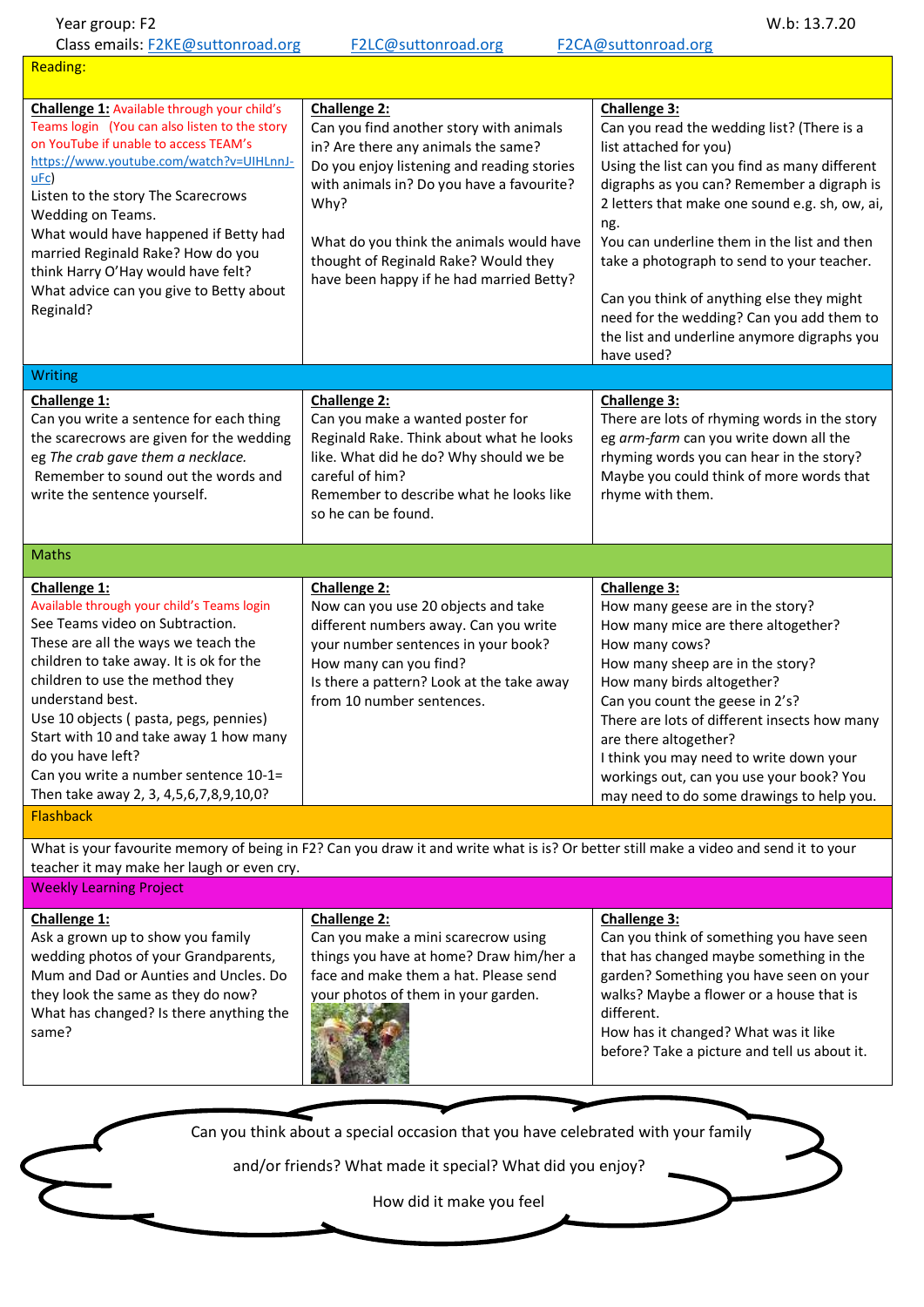The Scarecrows Wedding list

A dress of<br>White feathers a necklace of shells  $s \nolimits$ **E** Flowers ings and some